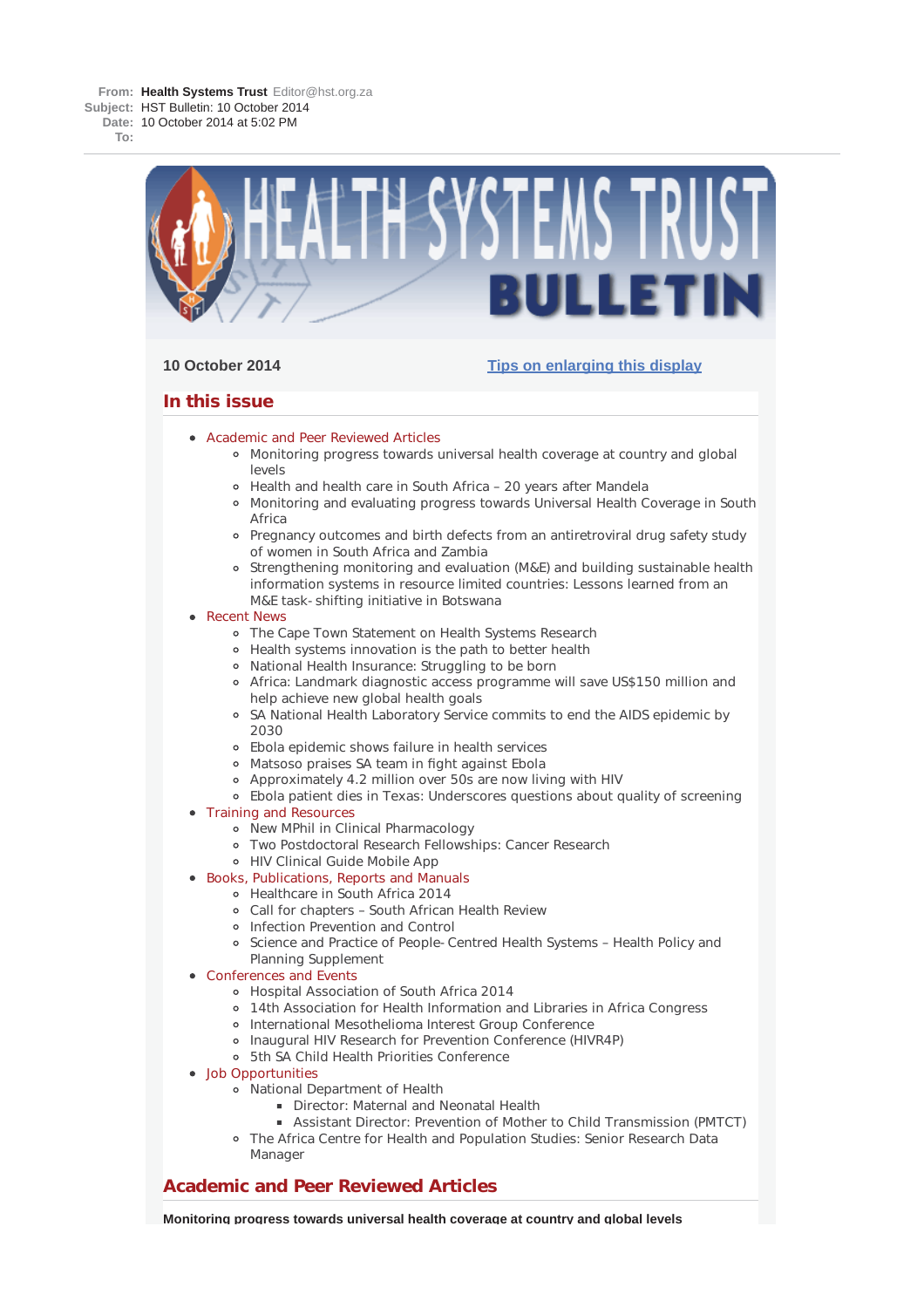**gp g g y g** *Ties Boerma, Patrick Eozenou, David Evans, Tim Evans, Marie-Paule Kieny, Adam Wagstaff. Plos Medicine. Published: 22 September 2014.*

This paper summarizes the findings from 13 country case studies and five technical reviews, which were conducted as part of the development of a global framework for monitoring progress towards UHC. The case studies show the relevance and feasibility of focusing UHC monitoring on two discrete components of health system performance: levels of coverage with health services and financial protection, with a focus on equity... Read More »

Source: http://www.ploscollections.org/article/info%3Adoi%2F10.1371%2Fjournal.pmed.1001731[Accessed: 10 October 2014]

#### **back to top**

# **Health and health care in South Africa – 20 years after Mandela**

*Bongani M. Mayosi, Solomon R. Benatar. NEJM. Published: 29 September 2014.*

In the 20 years since South Africa underwent a peaceful transition from apartheid to a constitutional democracy, considerable social progress has been made toward reversing the discriminatory practices that pervaded all aspects of life before 1994...Read More »

Source: http://www.nejm.org/doi/full/10.1056/NEJMsr1405012?query=featured\_home[Accessed: 10 October 2014]

#### **back to top**

#### **Monitoring and evaluating progress towards Universal Health Coverage in South Africa** *John E. Ataguba, Candy Day, Di McIntyre. PlosOne. Published: 22 September 2014.*

South Africa's colonial and apartheid inheritance is one of substantial social, economic, and health inequalities. Since the first democratic elections in 1994, the human development index has declined considerably, largely because of the HIV epidemic, which has reduced life expectancy...Read More »

Source: http://www.plosmedicine.org/article/info%3Adoi%2F10.1371%2Fjournal.pmed.1001686[Accessed: 10 October 2014]

#### **back to top**

# **Pregnancy outcomes and birth defects from an antiretroviral drug safety study of women in South Africa and Zambia**

*Liu, K Cherry; Farahani, Mansour; Mashamba, Tshililo; Mawela, Muthuhadini; Joseph, Jessica; Van Schaik, Nienke; Honey, Engela; Gill, Michelle; Jassat, Waasila; Stringer, Elizabeth M; Chintu, Namiwnga; Marlink, Richard G. AIDS. Published: 24 September 2014.*

An Africa-specific, multi-site antiretroviral drug safety registry for pregnant women is feasible. Different prevalence for preterm delivery, delivery mode, and birth defect types between women on preconception ART in South Africa and Zambia highlight the potential impact of health systems on pregnancy outcomes... Read More »

Source: http://journals.lww.com/aidsonline/Abstract/2014/09240[Accessed: 10 October 2014]

#### **back to top**

# **Strengthening monitoring and evaluation (M&E) and building sustainable health information systems in resource limited countries: Lessons learned from an M&E task-shifting initiative in Botswana**

*Mulamuli Mpofu, Bazghina-werq Semo, Jessica Grignon, Refeletswe Lebelonyane, Steven Ludick, Ellah Matshediso, Baraedi Sento and Jenny H Ledikwe. BMC Public Health. Published: 3 October 2014.*

The demand for quality data and the interest in health information systems has increased due to the need for country-level progress reporting towards attainment of the United Nations Millennium Development Goals and global health initiatives...Read More »

Source: http://www.biomedcentral.com/1471-2458/14/1032[Accessed: 10 October 2014]

**back to top**

# **Recent News**

# **The Cape Town Statement on Health Systems Research**

*Health Systems Global. Published: 10 October 2014.*

The Cape Town Statement on Health Systems Research from the Third Global Symposium on HSR, reflecting on progress, people-centredness, and process...Read More »

Source: http://www.healthsystemsglobal.org/Portals/0/files/Cape-Town-Statement.pdf[Accessed: 10 October 2014]

#### **back to top**

### **Health systems innovation is the path to better health**

*Mail&Guardian. Published: 26 September 2014.*

New health discoveries are often not immediately accessible or affordable to the average individual, particularly in low and middle-income countries...Read More »

Source: http://mg.co.za/article/2014-09-26-health-systems-innovation-is-the-path-to-better-health[Accessed: 10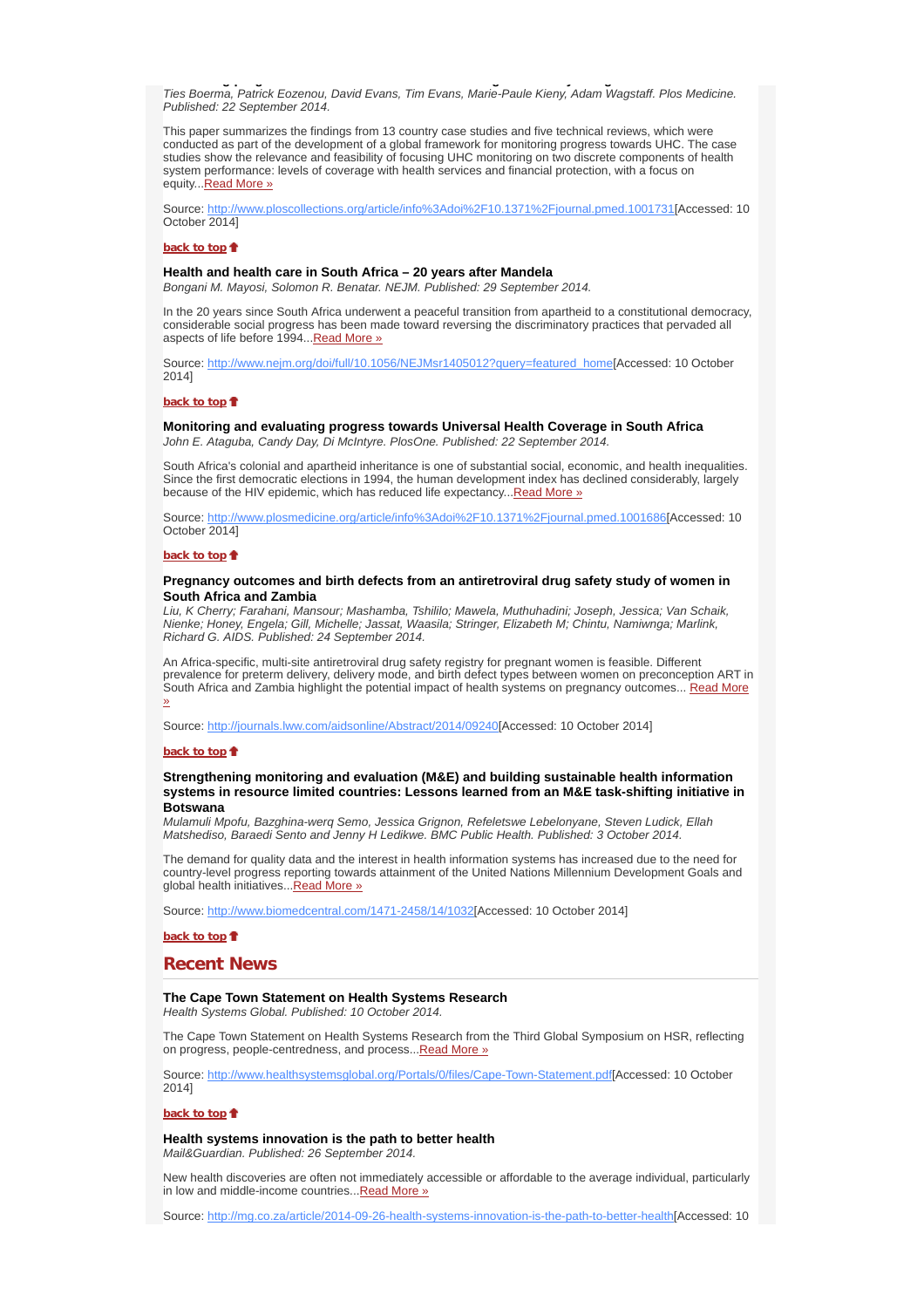October 2014]

**back to top** 

# **National Health Insurance: Struggling to be born**

*GroundUp. Published: 6 October 2014.*

South Africa's bid to provide universal health care through National Health Insurance (NHI) could fail if government does not learn lessons from other countries, a conference heard last week...Read More »

Source: http://www.groundup.org.za/article/national-health-insurance-struggling-be-born\_2322[Accessed: 10 October 2014]

**back to top**

# **Africa: Landmark diagnostic access programme will save US\$150 million and help achieve new global health goals**

*The Global Fund. Published: 26 September 2014.*

Roche today announced a major Global Access Program to sharply lower the price of HIV viral load tests in lowand middle-income countries...Read More »

Source: http://www.theglobalfund.org/en/mediacenter/announcements/2014-09- 26\_Landmark\_HIV\_Diagnostic\_Access\_Program\_Will\_Save\_\$150m/[Accessed: 10 October 2014]

#### **back to top**

#### **SA National Health Laboratory Service commits to end the AIDS epidemic by 2030** *NLHS release. Published: 9 October 2014.*

The South African National Health Laboratory Service (NHLS) has entered into collaboration with Roche Diagnostics and Abbott Molecular in a landmark programme to decrease the price of HIV viral load testing... Read More »

Source: http://www.link2media.co.za/index.php? option=com\_content&task=view&id=26372&Itemid=12[Accessed: 10 October 2014]

#### **back to top**

#### **Ebola epidemic shows failure in health services**

*Health-e News. Published: 2 October 2014.*

The spread and severity of the West African Ebola epidemic is due to a lack of basic public health infrastructure, according to World Health Organization (WHO) Director-General Margaret Chan...Re

Source: http://www.health-e.org.za/2014/10/02/ebola-epidemic-shows-failure-health-services/? utm\_source=rss&utm\_medium=rss&utm\_campaign=ebola-epidemic-shows-failure-health-services[Accessed: 10 October 2014]

#### **back to top**

#### **Matsoso praises SA team in fight against Ebola**

*SABC Radio News. Published: 1 October 2014.*

The Health Department says it is humbled by the work of the South African team that has returned from helping in the fight against the Ebola virus in Sierra Leone...Read More »

Source: http://www.sabc.co.za/news/a/2dbd9d8045ac6f7f857a8790ca3f4715/Matsoso-praises-SA-team-in-fightagainst-Ebola-20140110[Accessed: 10 October 2014]

#### **back to top**

#### **Approximately 4.2 million over 50s are now living with HIV** *aidsmap. Published: 30 September 2014.*

Persuasive new data showing the ageing of the global HIV epidemic have been published in the online edition of AIDS. Using UNAIDS prevalence figures, investigators estimated that 4.2 million people aged 50 years or older were living with HIV in 2013... Read More »

Source: http://www.aidsmap.com/Approximately-42-million-over-50s-are-now-living-with-HIV/page/2908922/[Accessed: 10 October 2014]

### **back to top**

# **Ebola patient dies in Texas: Underscores questions about quality of screening**

*Reuters. Published: 9 October 2014.*

The worst Ebola outbreak on record began in March this year; on 8 October, the World Health Organization updated its toll of the disease: Ebola had killed 3 879 people out of 8 033 cases by the end of 5 October; 41 people have been killed in an unrelated outbreak in Democratic Republic of the Congo...Read More »

Source: http://www.reuters.com/article/2014/10/08/us-health-ebola-usa-idUSKCN0HX1OK20141008[Accessed: 10 October 2014]

**back to top**

**Training and Resources**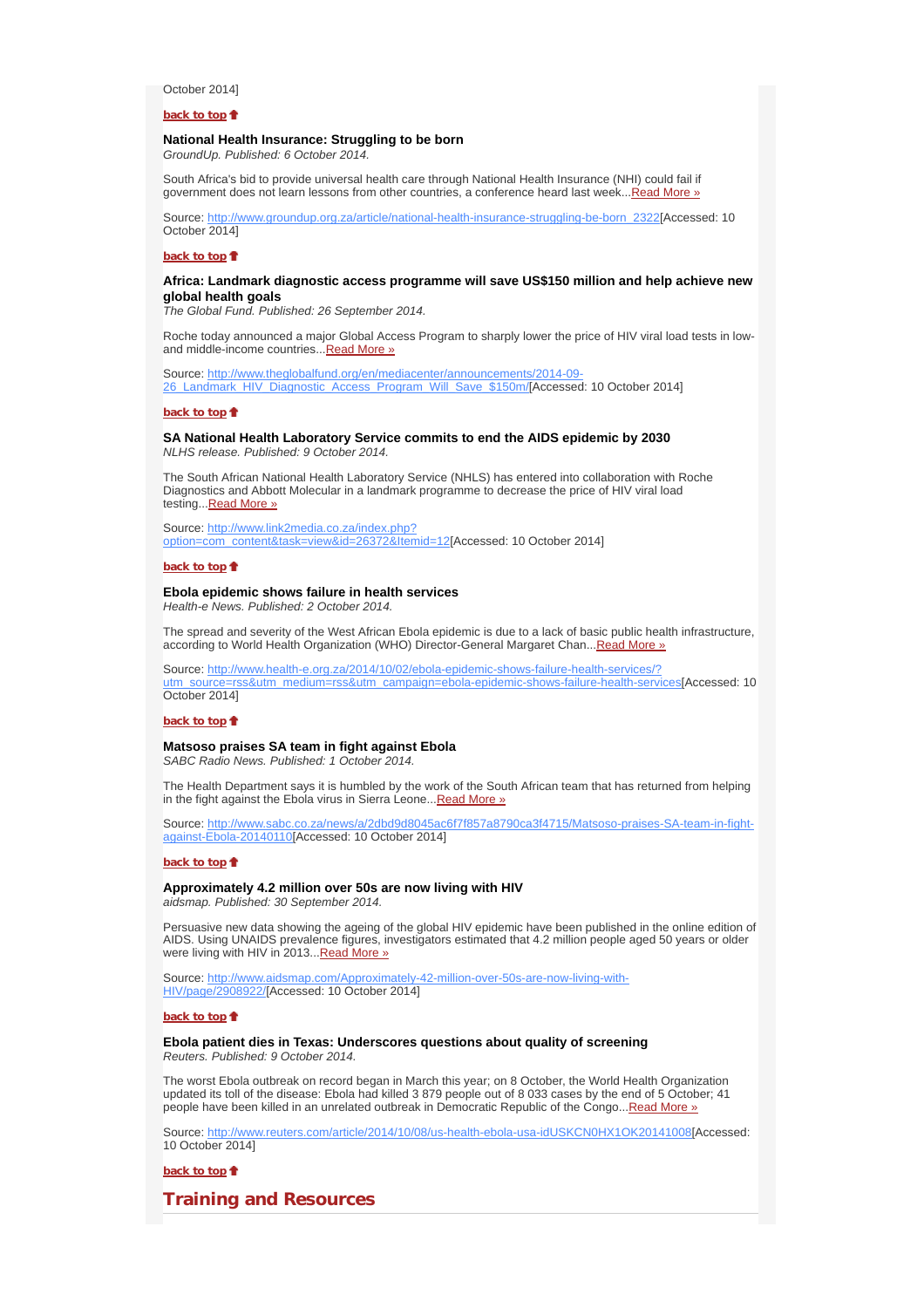# **New MPhil in Clinical Pharmacology**

*Venue: University of Cape Town Contact: lubbe.wiesner@uct.ac.za*

This degree offers postgraduate training in the drug development process, via coursework and a research project with a thesis. The primary objective of this course is to educate and train researchers in the clinical pharmacology of drug development, so that they may contribute to new knowledge in the field of drug discovery and development.Click Here>>

### **back to top**

### **Two Postdoctoral Research Fellowships: Cancer Research**

*Venue: University of Cape Town - Faculty of Health Sciences Submission Date: 3 November 2014 Contact: Prof Jennifer Moodley - Tel: +27 (0)21 650 5489 / Mobile: +27 (0)82 772 4111*

Cancer is an important cause of morbidity and mortality worldwide, with an increasing proportion of the burden falling on low- and middle-income countries. The aim of the Cancer Research Initiative is to foster an integrated, interdisciplinary cancer research program, enabling the Faculty to be at the forefront of research endeavours to address the alarming cancer burden in South Africa, Africa and beyond.Click Here>>

#### **back to top**

# **HIV Clinical Guide Mobile App**

*Metropolitan Health Risk Management*

The HIV Clinical Guide is a free mobile app that provides easy access to the latest HIV clinical guidelines and clinical calculators via your smart device. It includes the ARV Interactions Table from UCT's Medicine Information Centre (MIC). Click Here>>

#### **back to top**

# **Books, Publications, Reports and Manuals**

### **Healthcare in South Africa 2014**

*Profile Group. Published: 2014.*

This publication is an invaluable tool for all healthcare professionals and anyone who needs to evaluate healthcare options either for their own families or on behalf of their staff, clients or patients.Click Here»

#### **back to top**

#### **Call for chapters – South African Health Review**

*Health Systems Trust*

Researchers, educators, students, policy-makers, planners, capacity-builders, managers and specialist practitioners in the field of health systems and related health development disciplines are invited to submit abstracts for the 2014/2015 South African Health Review...Read More »

#### **back to top**

### **Infection Prevention and Control**

*Bettercare. Published: 2014.*

Infection Prevention and Control is the latest book from Bettercare, which makes the latest developments in child, perinatal, HIV and women's health care accessible to healthcare professionals, particularly those working in challenging circumstances... Read More »

#### **back to top**

# **Science and Practice of People-Centred Health Systems – Health Policy and Planning Supplement**

*Oxford University Press; Volume 29: 2 October 2014 – ISSN 0268-1080*

This special journal supplement on health policy and systems research (HPSR) was edited by guest editors Kabir Sheikh, Michael Kent Ranson and Lucy Gilson, and launched at the Third Global Symposium on Health Systems Research held in Cape Town, South Africa, from 30 September to 3 October 2014. The articles showcase advances in the field of HPSR, emphasising different ways of doing research on health systems that focus on people and understanding them, that seek to support them, and that challenge the researchers themselves to see their role in the system. Read More »

### **back to top**

# **Conferences and Events**

#### **Hospital Association of South Africa 2014**

*When: 15-17 October 2014 Venue: Sandton Convention Centre, Johannesburg, South Africa URL: http://www.conferencehasa.co.za*

The Hospital Association of South Africa (HASA) is a confederation of private hospitals and ambulatory clinics, operating on a non-profit basis, representing the collective interests of private hospitals in South Africa in respect of economic and social policy and other areas, as agreed to by its members.

**back to top**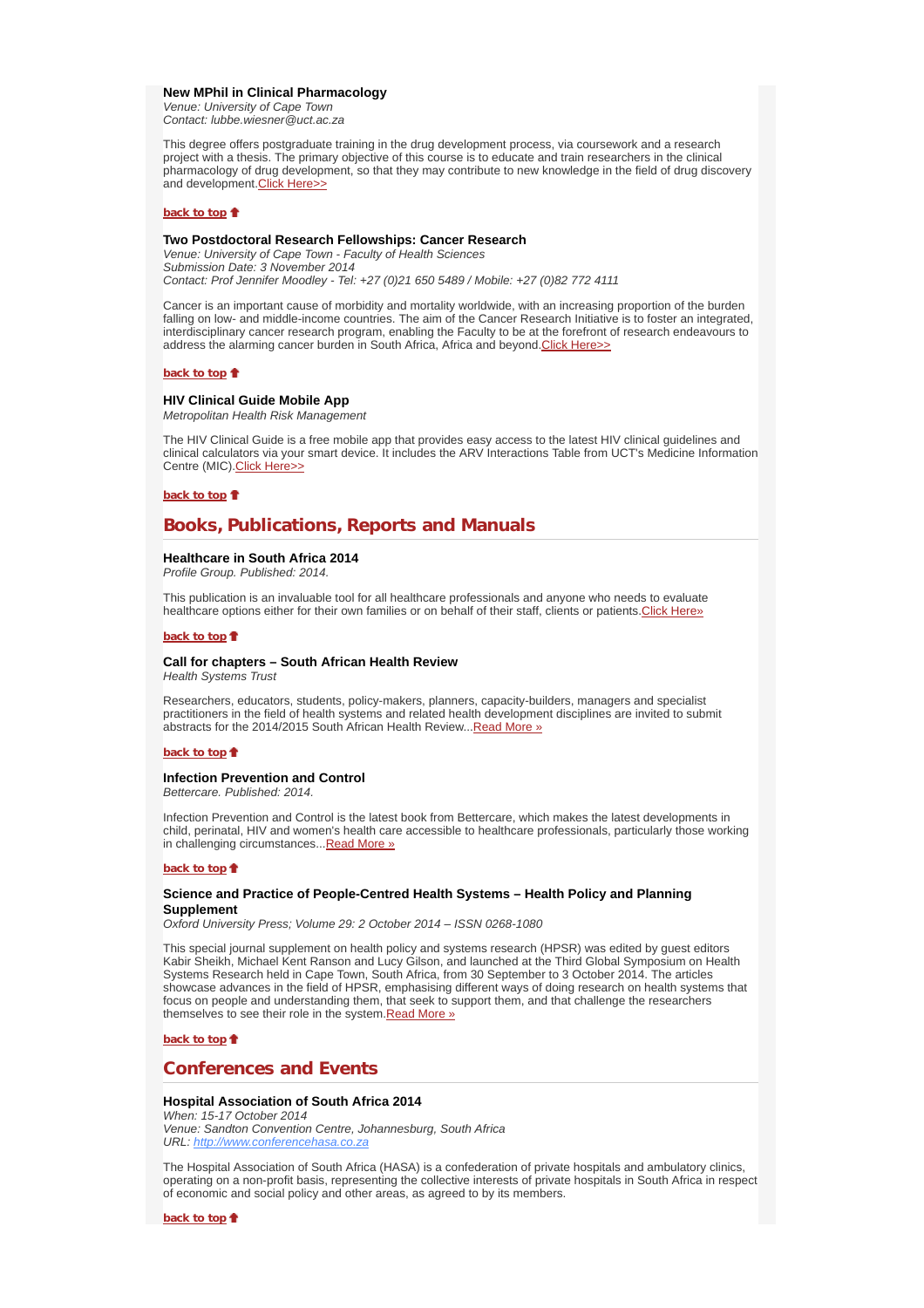# **14th Association for Health Information and Libraries in Africa Congress**

*Venue: Mwalimu Julius Nyerere International Convention Centre, Dar es Salaam, Tanzania URL: http://www.ahila-tz.org/*

AHILA was founded in 1984 with the aim of improving provision of up-to-date and relevant health information; encourage professional development of health librarians; promote information resource sharing in Africa and exchange of experiences as well as promoting the development and standardization and exchange of health databases in Africa.

#### **back to top**

*When: 20-24 October 2014*

#### **International Mesothelioma Interest Group Conference**

*When: 21-24 October 2014 Venue: Cape Town International Convention Centre, South Africa URL: http://imig2014.org/*

iMig cordially looks forward to welcoming you to Cape Town, South Africa from 21-24 October 2014 for the 12th International Mesothelioma Interest Group Conference - the world's premier medical congress on mesothelioma. Our theme is the ongoing quest for cure.

#### **back to top**

# **Inaugural HIV Research for Prevention Conference (HIVR4P)**

*When: 28-31 October 2014 Venue: Cape Town International Convention Centre, South Africa URL: http://hivr4p.org/*

HIV R4P is the world's first and only scientific meeting dedicated exclusively to biomedical HIV prevention research. Through both abstract and non-abstract driven sessions, the conference will support cross-fertilization between research on HIV vaccines, microbicides, PrEP, treatment as prevention and other biomedical prevention approaches, while also providing a venue to discuss the research findings, questions and priorities that are specific to advancing each modality.

# **back to top**

# **5th SA Child Health Priorities Conference**

*When: 3-5 December 2014 Venue: University of the Free State, Bloemfontein, South Africa URL: http://childhealthpriorities.co.za*

The theme for this year's conference is: Closing the Gap. The conference will interest child health practitioners, paediatricians, allied health professionals, nurses, district clinical specialists, programme managers and anyone involved in the delivery of child health care or services.

**back to top**

# **Job Opportunities**

# **National Department of Health**

- **Director: Maternal and Neonatal Health** *Closing Date: 27 October 2014 Please view our website for more details http://www.hst.org.za/jobs/director-maternal-and-neonatal-health-0*
- **Assistant Director: Prevention of Mother to Child Transmission (PMTCT)** *Closing Date: 3 November 2014 Please view our website for more details http://www.hst.org.za/jobs/assistant-director-prevention-mother-child-transmission-pmtct*

**The Africa Centre for Health and Population Studies: Senior Research Data Manager** *Closing Date: 17 October 2014 Please view our website for more details http://www.hst.org.za/jobs/senior-research-data-manager*

**back to top**

Health Systems Trust on facebook. Keep up to date with our activities and the latest news, events and publications on public health in southern Africa.Follow us at https://www.facebook.com/HealthSystemsTrust